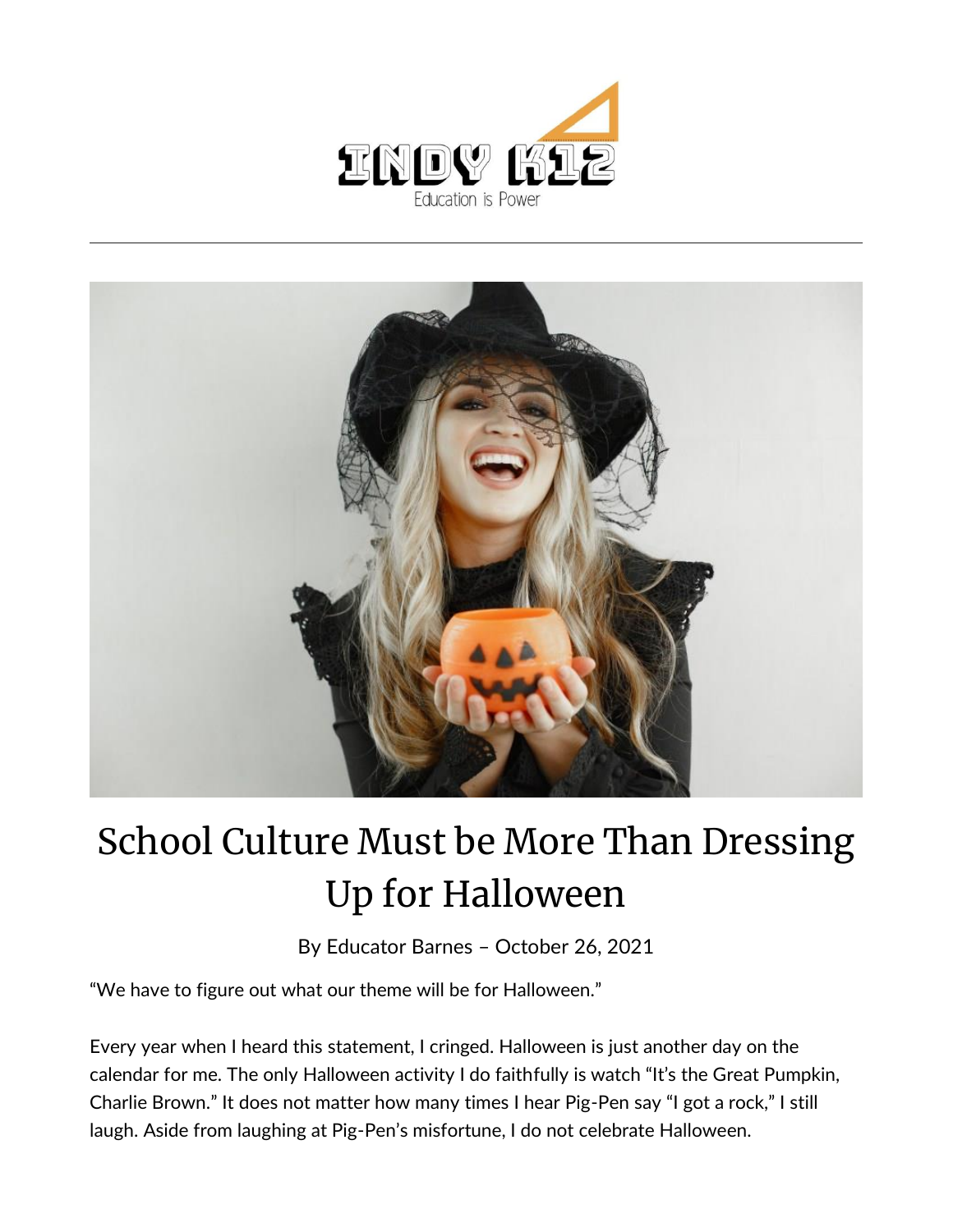That never mattered to my colleagues. My failure to participate in dressing up in a Halloween costume sent a message that I was stuck up or that I was negatively impacting the school culture. What negatively impacted the school culture was a sense of peer pressure and a lack of acknowledging that someone can be different and belong. The people who were negatively impacting the school culture were the ones who failed to understand that some people do not want to participate in Halloween activities. This could be for various reasons.

These two memes sum up my childhood.



Every Halloween, I was at church for Holy Heroes Night where you could dress up as your favorite person from the Bible. My sisters and I didn't dress up. I liked it better than whatever it was I was allegedly missing out on because I was not allowed to go trick-or-treating. At church, I got a decent dinner and a bag of candy, and we only had to go to one place. Some of my childhood friends from church used adulthood to make up for Halloween. Some of us, like me, were not that interested in reclaiming what we lost supposedly lost as children. I do not feel like I lost anything. As an introvert, I wish I could have had dinner and candy at home, but since that was not an option, being around people I knew from church was better than knocking on strangers' doors.

The last thing I wanted to do as a teacher was help pick a theme and then participate in dressing up. I knew that would bring me no joy. If you would have said make pumpkin bread with the pumpkins you grew, I would have answered that call … not this year but during previous years when I grew pumpkins. School culture is not forcing people to participate in